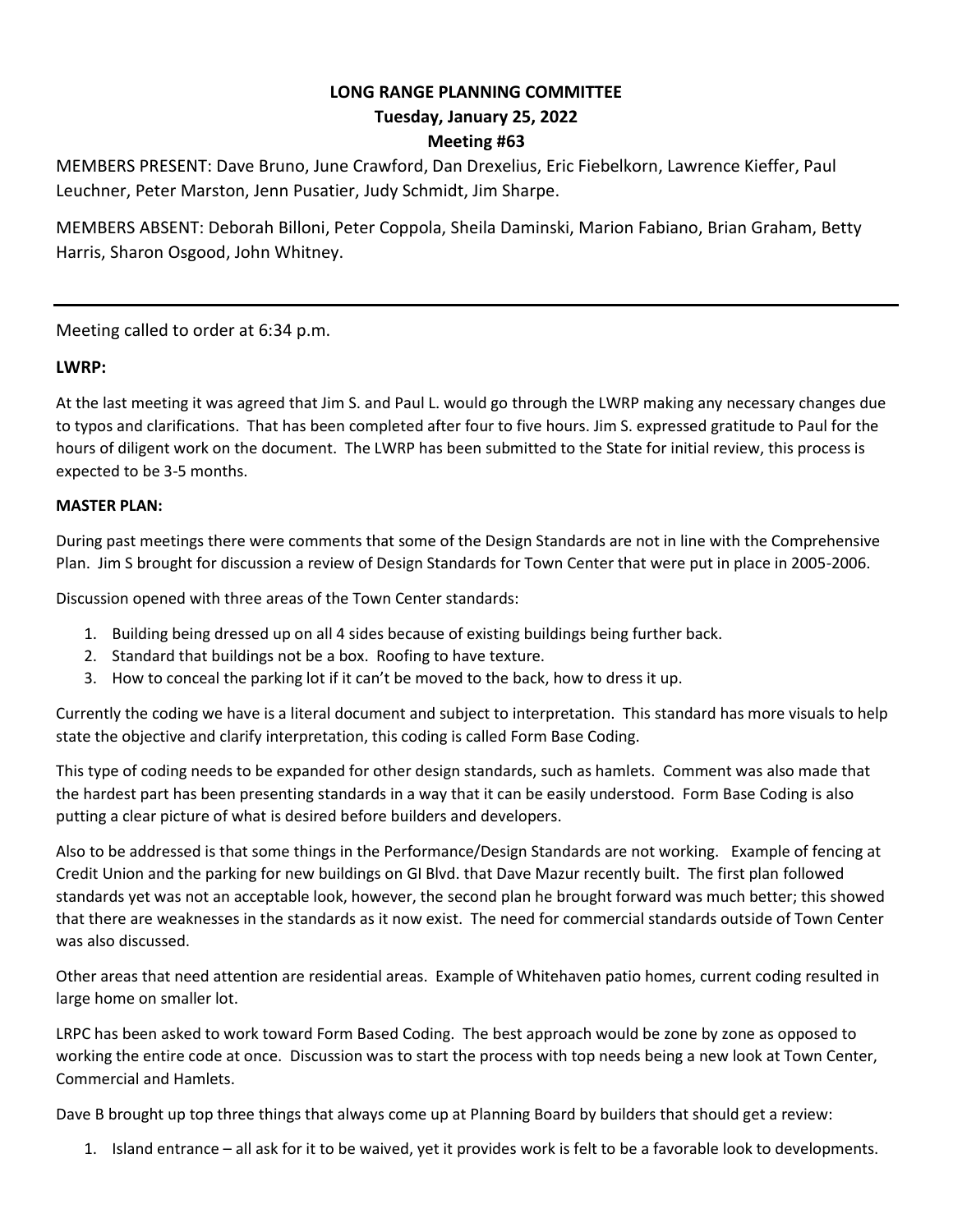- 2. Trees, always an issue with tree program
- 3. Exterior Buildings -50 ft. long rule, that the building has to be broken up. Would like to see something with more definition and prevent the "train" look.

Performance Standard is a guideline and suggestion of what is desired, Code is law. Therefore, the goal is to have code support the design/performance standards.

Question of where the Architectural Review Board came into the process. This board is currently looking more at subdivisions for keeping all houses from looking identical. Planning board actually looks at the facade of the structure.

Thoughts in moving forward:

- 1. LRPC first to set what objectives are to be accomplished.
- 2. Meet with area developers and builders for input.
- 3. Attorney is open to sit in on discussions to outlay legalities.
- 4. Look for a planner to assist.
- 5. Review of market analysis currently being worked on by EDAB.
- 6. Clean up the areas of current Design Standards that are wrong or vague. Ie, width of sidewalks
- 7. Suggestion of business community being surveyed asking what they want to see. Also noted that different business areas look different or may desire something different.
- 8. Look at areas criticized by visitors to see if they can be addressed thru design standards.
- 9. Possibility of business incentive loans/grants/tax deductions.

Goal is to start with the current document, tear it apart and clean it up.

#### **ROUNDTABLE:**

June –

- 1. June announced she is now the new Chair for Historic Preservation.
- 2. The group is continuing training with Buffalo Niagara Preservation.
- 3. Applying for certified status as a government organization for grants.
- 4. Tours at Ferry Village this summer, connecting to walking tours from Ferry Village to River Lea.
- 5. Looking at water access at the end of Cox to pull people into Ferry Village via water.
- 6. Cupula at Kelly's County Store has been moved to Highway Department for rebuilding and will then most likely be relocated to Town Commons. Budget approved for \$4000.00.
- 7. Toured Dave and Nicole Gerber's property and hoping for something there in the fall.
- 8. Set up to apply for Grants.

#### Dave –

Dave apologized for absence, has had some health issues. Moving forward members of Planning Board will rotate so that the Board has presence at every meeting.

Judy-

- 1. RFQ's out this week for updated design for creek and Town Commons area. ADA pathways are on the wish list. Budget has not been set yet. Last design is from 1997 and is a flat rendering.
- 2. Bridge has been repaired, had a 3 inch drop off, which makes it easier now for mobility equipment.
- 3. Comment was made that cleaning of the streams is needed, Judy reported that DEC has given approval.
- 4. Discussion of type of signage, QR code to show history of Cupula.
- 5. Website design to be revealed this week for first approval.